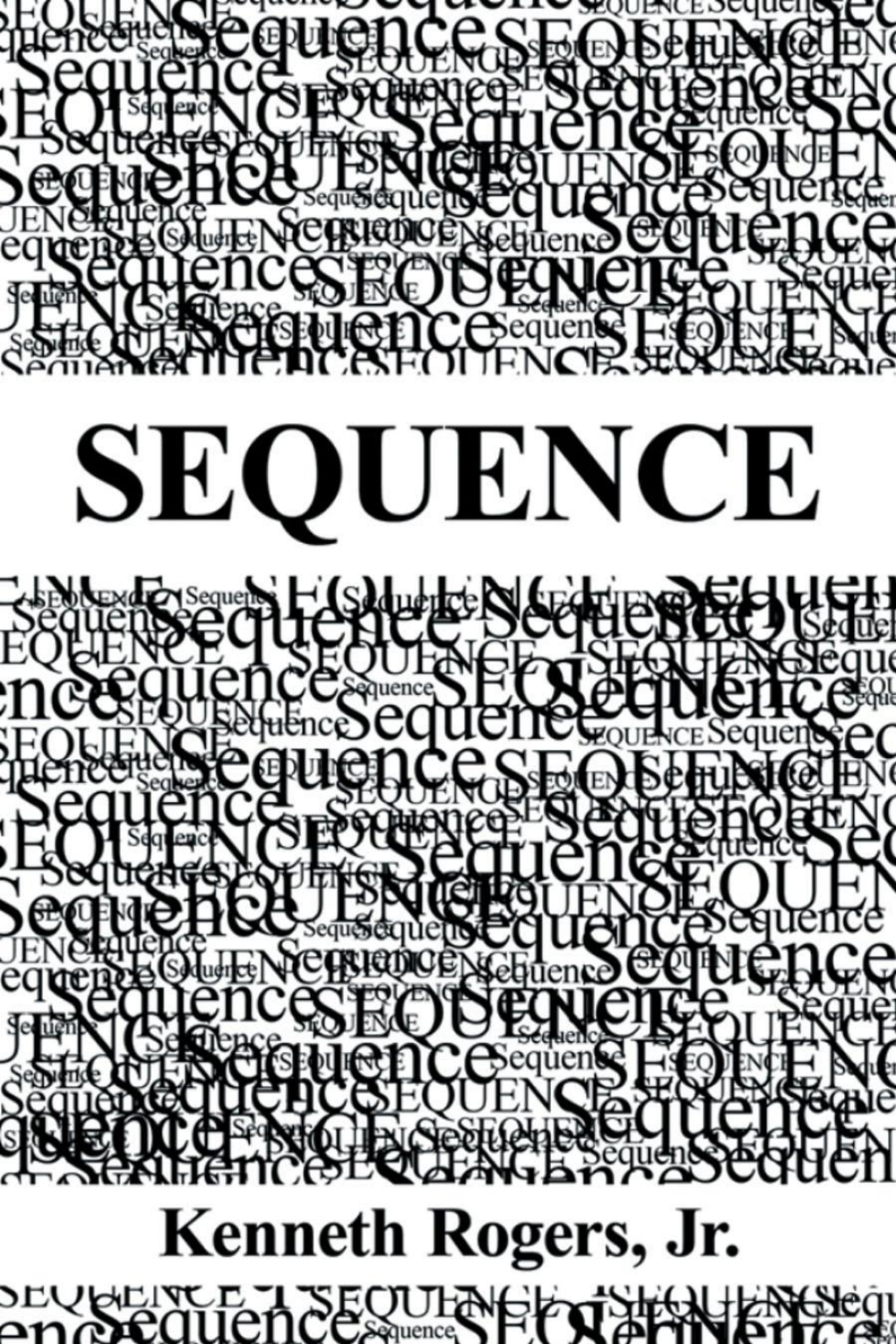# Sequence

by Kenneth Rogers, Jr.



Strategic Book Publishing and Rights Co.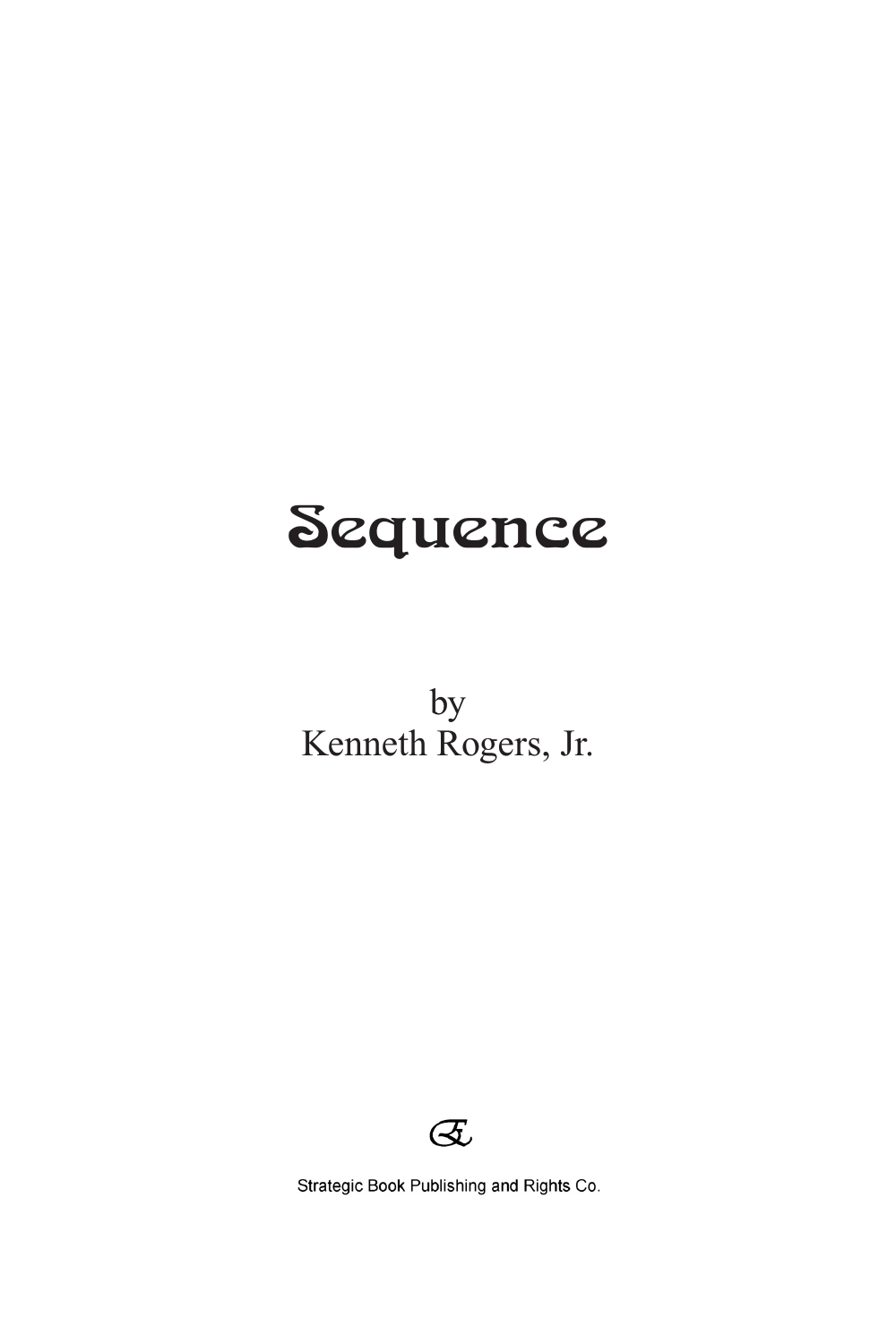Copyright © 2011

All rights reserved—Kenneth Rogers, Jr.

No part of this book may be reproduced or transmitted in any form or by any means, graphic, electronic, or mechanical, including photocopying, recording, taping, or by any information storage retrieval system, without the permission, in writing, from the publisher.

Strategic Book Publishing and Rights Co. 12620 FM 1960, Suite A4-507 Houston, TX 77065 www.sbpra.com

ISBN: 978-1-61897-764-9

Design: Dedicated Book Services, Inc. (www.netdbs.com)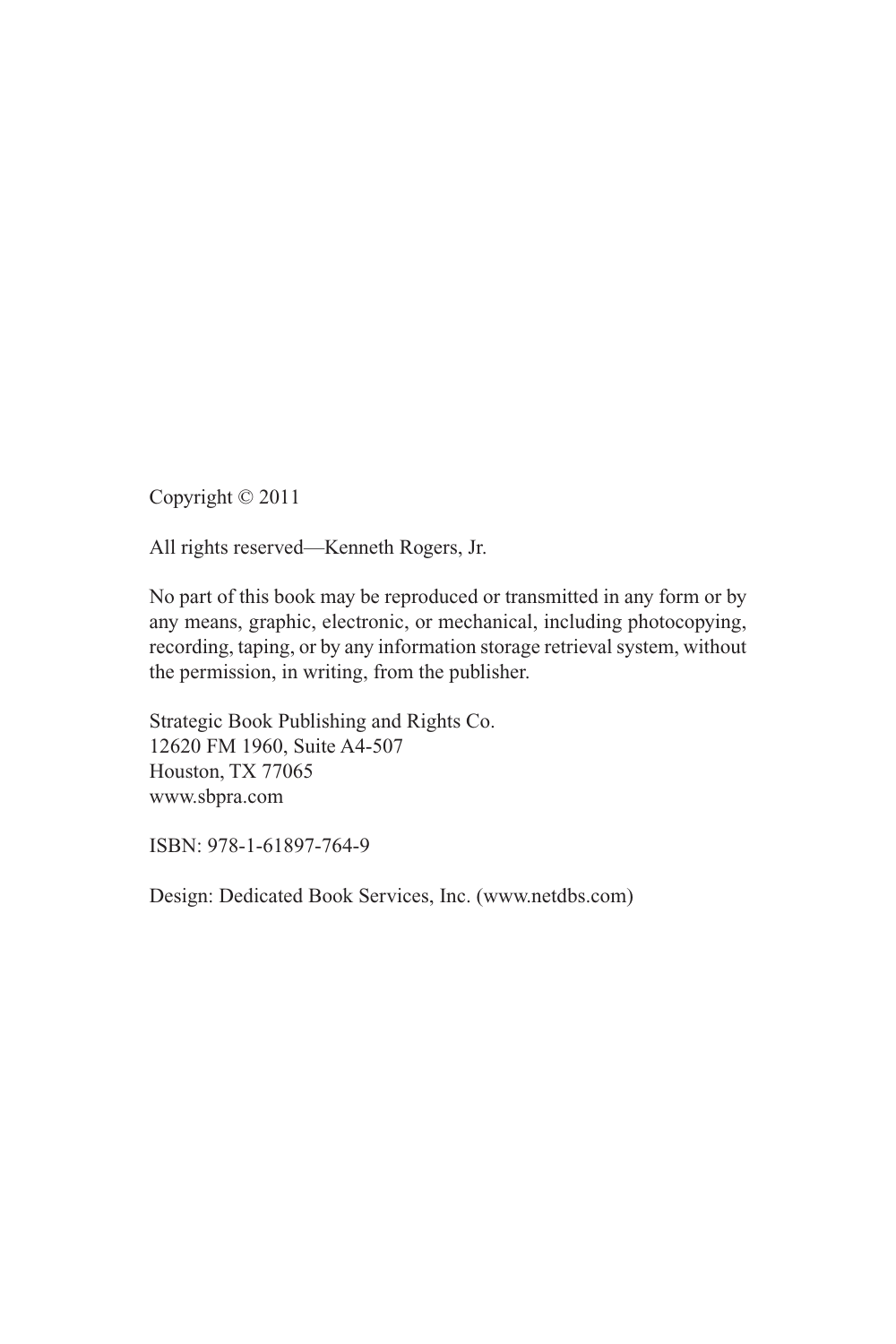For Sarah . . .  $\bigotimes^{\infty}$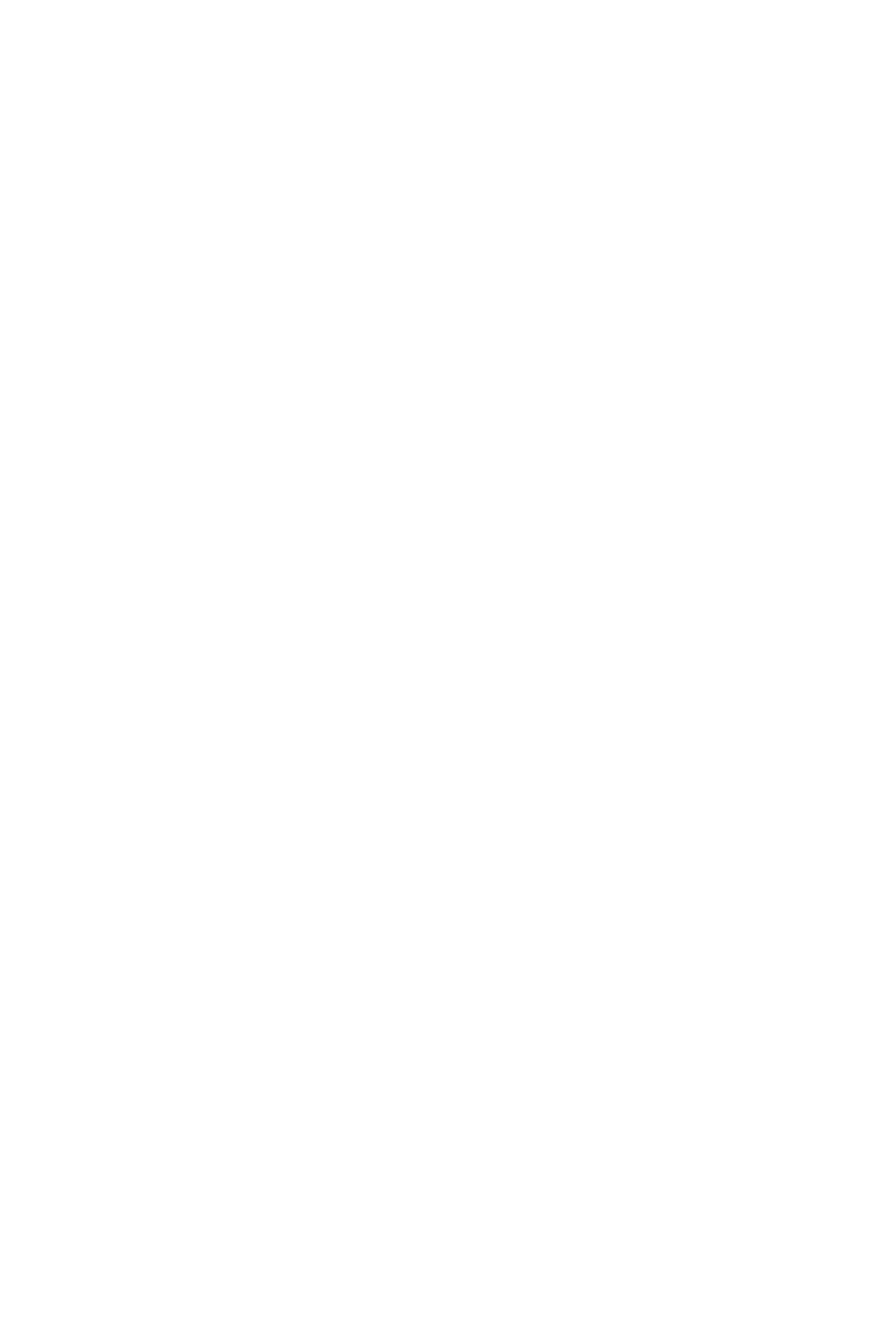## Contents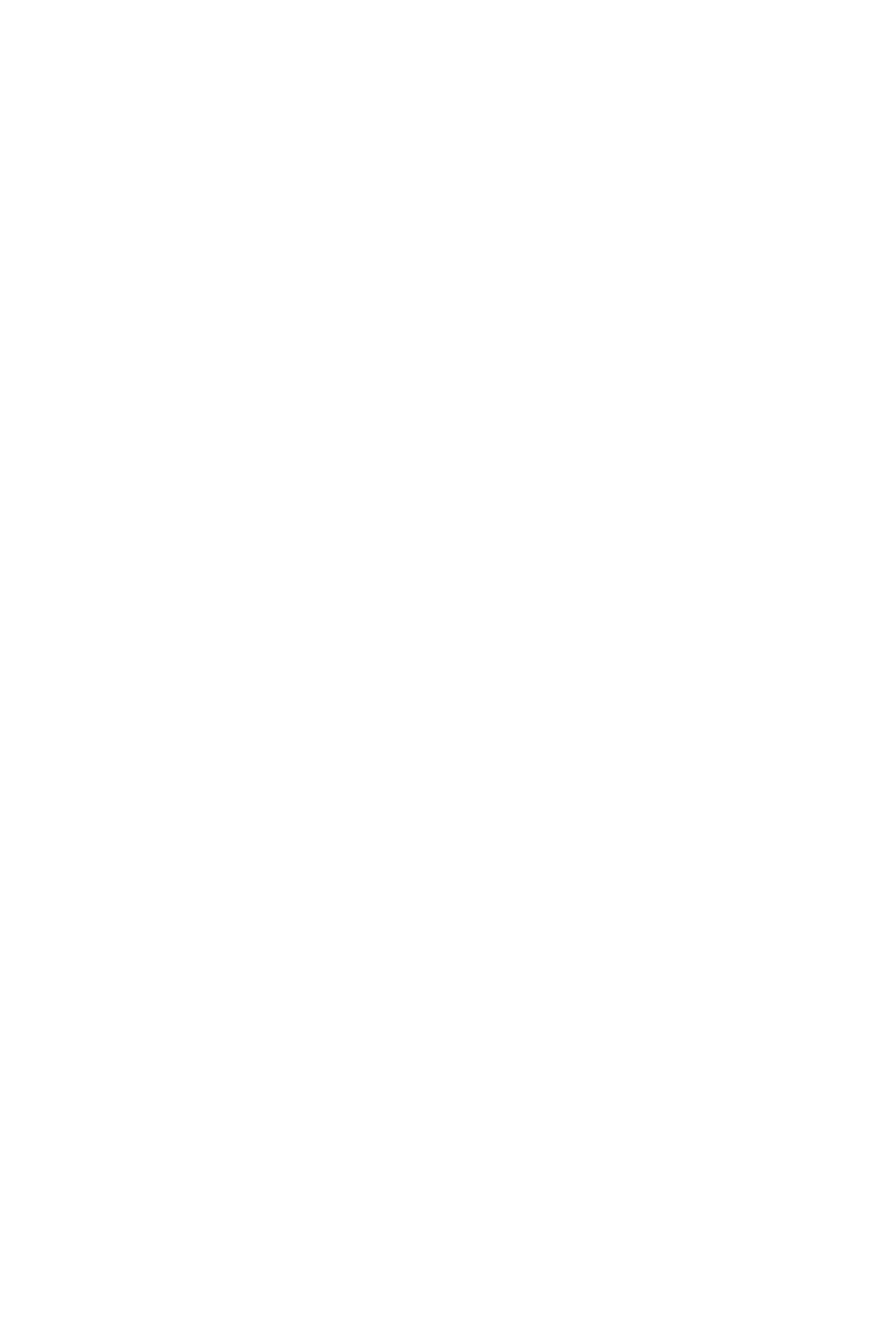### Introduction

IN SIXTH GRADE I FELL IN LOVE WITH THE IDEA OF MY-<br>thology. I can't remember reading any of the stories<br>taught by my English teacher, Mrs. Dye, but I do re-<br>member being surprised and excited that all of the gods thology. I can't remember reading any of the stories taught by my English teacher, Mrs. Dye, but I do remember being surprised and excited that all of the gods, demigods, adventures, and characters were considered fact at some point in history. Somewhere in the world, people believed these gods and heroes existed and controlled their lives—until, eventually, they became mere myths, legends, and fables, replaced by proven facts and theories.

A few years ago, I returned to these ancient myths, but rather than ponder whether or not they existed, as I did in sixth grade, I wondered *why* they were created in the first place. Why would a society ever have a need for them then, now, and possibly in the future? And, if these fantastic stories of creation and impossible exploits of ancient heroes *were* ever needed, what would be the state of the world? From these questions, *Sequence* began to take shape—about a world of Clouds that cause unexplainable power outages, electrical storms, the disappearance of wildlife, and the gradual extinction of plant life. The idea of new beginnings in the midst of chaos, explaining the essence of humanity through tragedy, and the exploration of the heavens through the reinforcement of mythology, were the foundations of the story. Just as mythology attempts to explain the origins of mankind from the beginning, *Sequence* uses the experiences and memories of Remus and Charon to describe the range of humanity, what it means to live and love amidst the presence of severe loneliness and depression. *Sequence* begins at the end of humanity and progresses into chaos explaining that as one existence ends another begins.

While reading, remember this: just as Charon and Remus have hidden identities, each of us have our own secrets, lives we conceal and keep separate from the world. Our individuality keeps us alive, safe. When it is exposed, when we are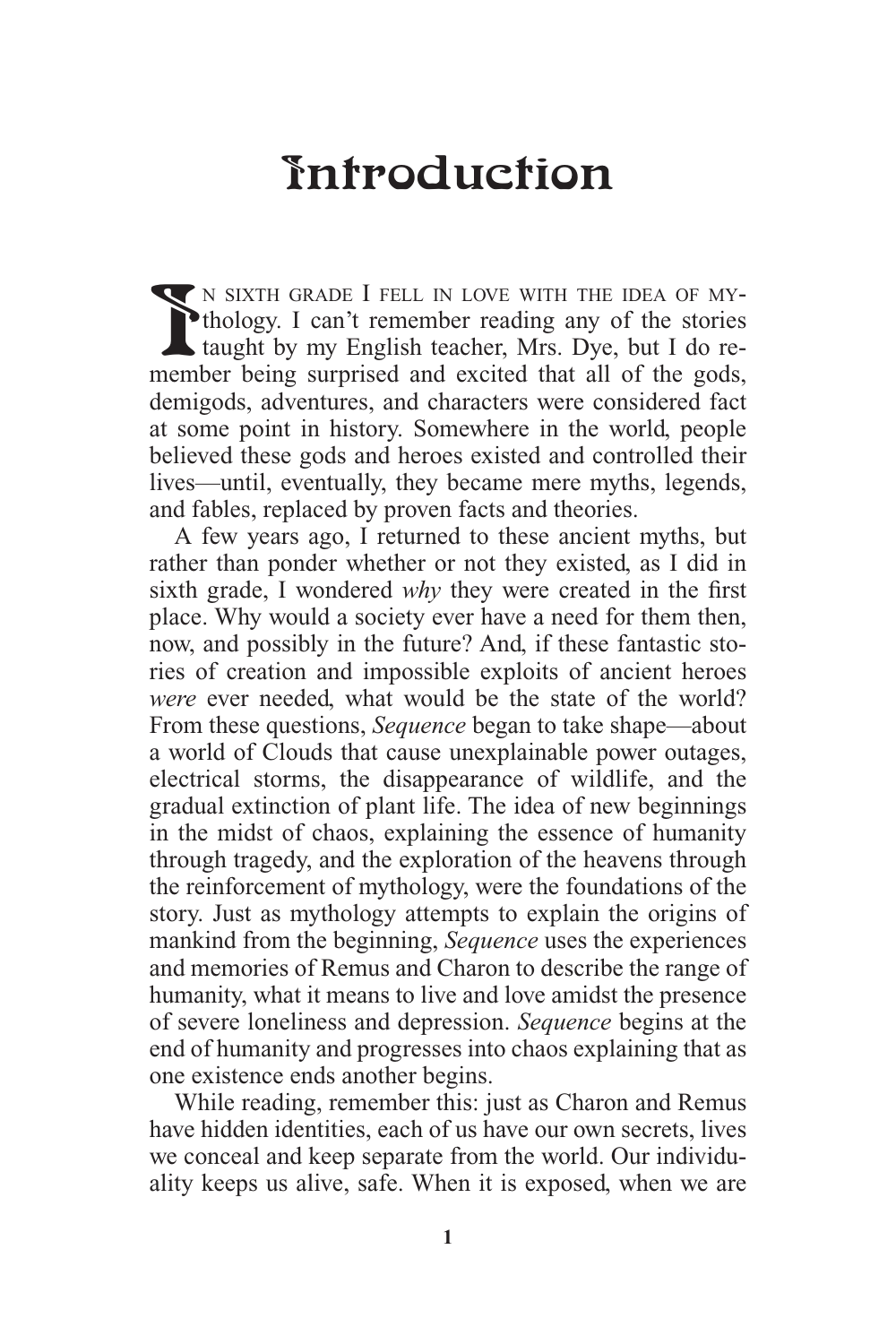completely vulnerable to those around us, what do we become? And, more importantly, do we have the strength and will to survive?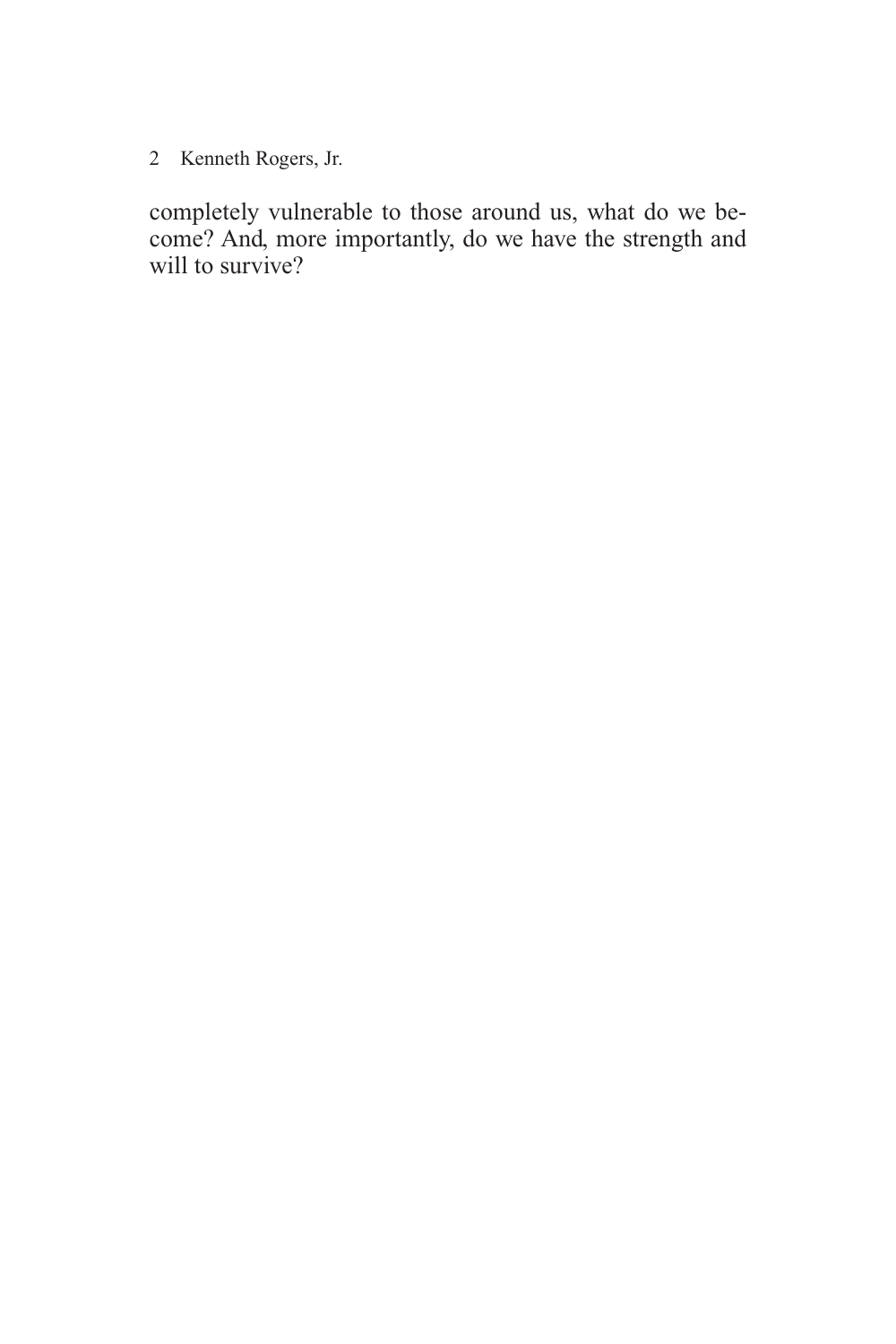### Pandora

S THE MAN IN BLACK OPENED THE DOOR AND STEPPED<br>through, wind, heat, and sound rushed in behind<br>him. Andrea Remus picked up the small bag beside<br>her foot and followed through, wind, heat, and sound rushed in behind him. Andrea Remus picked up the small bag beside her foot and followed.

There was no sunlight.

Above, Clouds billowed in and on top of themselves, menacing the sky, radiating heat. In the barren distance, absent of thunder and vegetation, lightning flashed from ground to sky—the only visible light for miles in all directions.

Sweat speckled Andrea's brow. Before wiping it away, moisture evaporated from her skin, cooling her body as the temperature dropped, instantly changing stifling wind to cold breeze. Her fingertips lost feeling.

As they stepped across dry earth to enclosed rocks, the darkened landscape transformed into blackness. Footsteps faltered on loose gravel and dirt as the man in black walked with sure steps toward a gray hatch. Kneeling, he entered five digits before pulling the manhole cover back on its hinges. White light radiated from below, providing definition to the cave and Andrea with light to guide her steps.

The man in black made his way down the stainless steel ladder to a fully lit hall of white incandescent light. Andrea followed, clutching her bag and closing the hatch as she descended. Stepping down, she turned to a hall of seamless white tile, spotless white walls, five steel doors with matching handles, and deafening silence.

The air was still, tepid. Feeling returned to her fingertips.

Two closed doors were on the left, two more on the right, and one straight ahead. The man in black walked to the first on the left and opened it. He spoke: "This is the research room. Inside you will find star maps, tools for calculations, astrological books, magazines, journals, reviews, your own personal notes, and the latest photographs of star systems taken with all spectral lenses. Everything you will need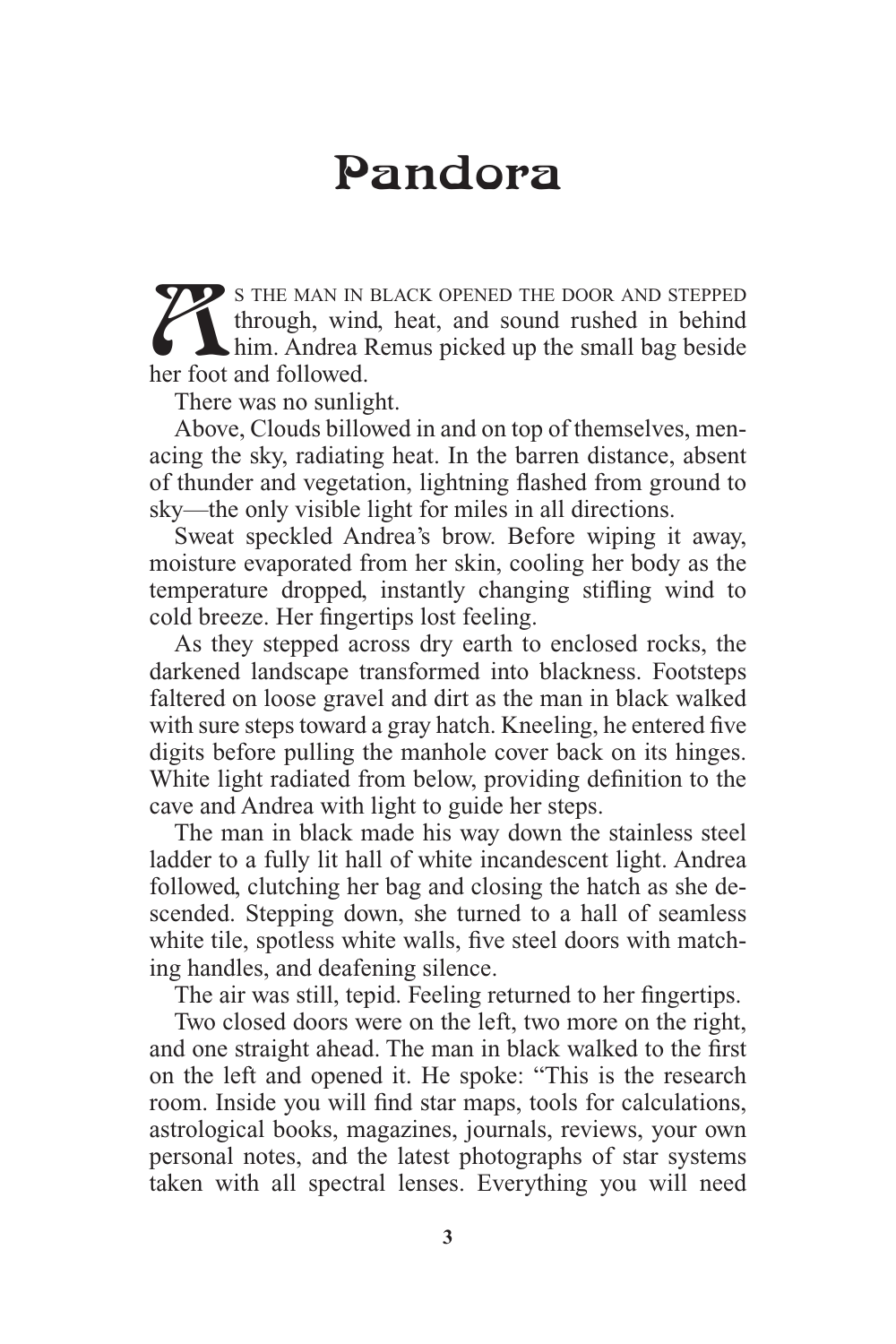when you are not in direct contact with Pandora will be located in this room."

Closing the door, the man in black stepped across the hall, his footfall filling the complex with sound, and opened a second door, revealing a single bed, desk, lamp, small closet, dresser, mirror, shower, and drain separated from the room by a plastic curtain, and an overhead light that flickered to life when they entered.

"This will be your room. As you can see, living arrangements have been dictated by current changes. Besides the shower, the layout is the same for both rooms. Because of the need to conserve energy and resources, we could only have one installed. As before, it is on a fifteen-minute timer that can only be set and used twice daily." Without another word, the man in black walked to the door next to Andrea's.

Before closing the door, she placed her bag on the glossy floor and followed him toward what she remembered to be the kitchen.

"There is no refrigerator. The door on the right wall gives access to the pantry, which contains all the dry foods you'll need. There is a stove, and kitchen accessories are in the cupboards. Like the shower, the sink is set to dispense two gallons of water a day and the stove can only be used for two hours. There's no washer or dryer. To wash your clothes, include it in your water usage from day to day, or use bottled water."

The man in black walked to the back wall of the kitchen, continuing to speak. "Trash can be put here." He pulled back a slot that blended seamlessly into the white wall. "It leads to an incinerator lit once a week."

The man in the black suit closed the slot, walked past Andrea and out of the kitchen toward the control room. There was no label to distinguish it from the other rooms.

Inside were three screens that wrapped from one side of the room to the other, filling the entire back wall. Displayed were three separate images. To the left was a detailed diagram of the solar system, showing the planets, known meteors,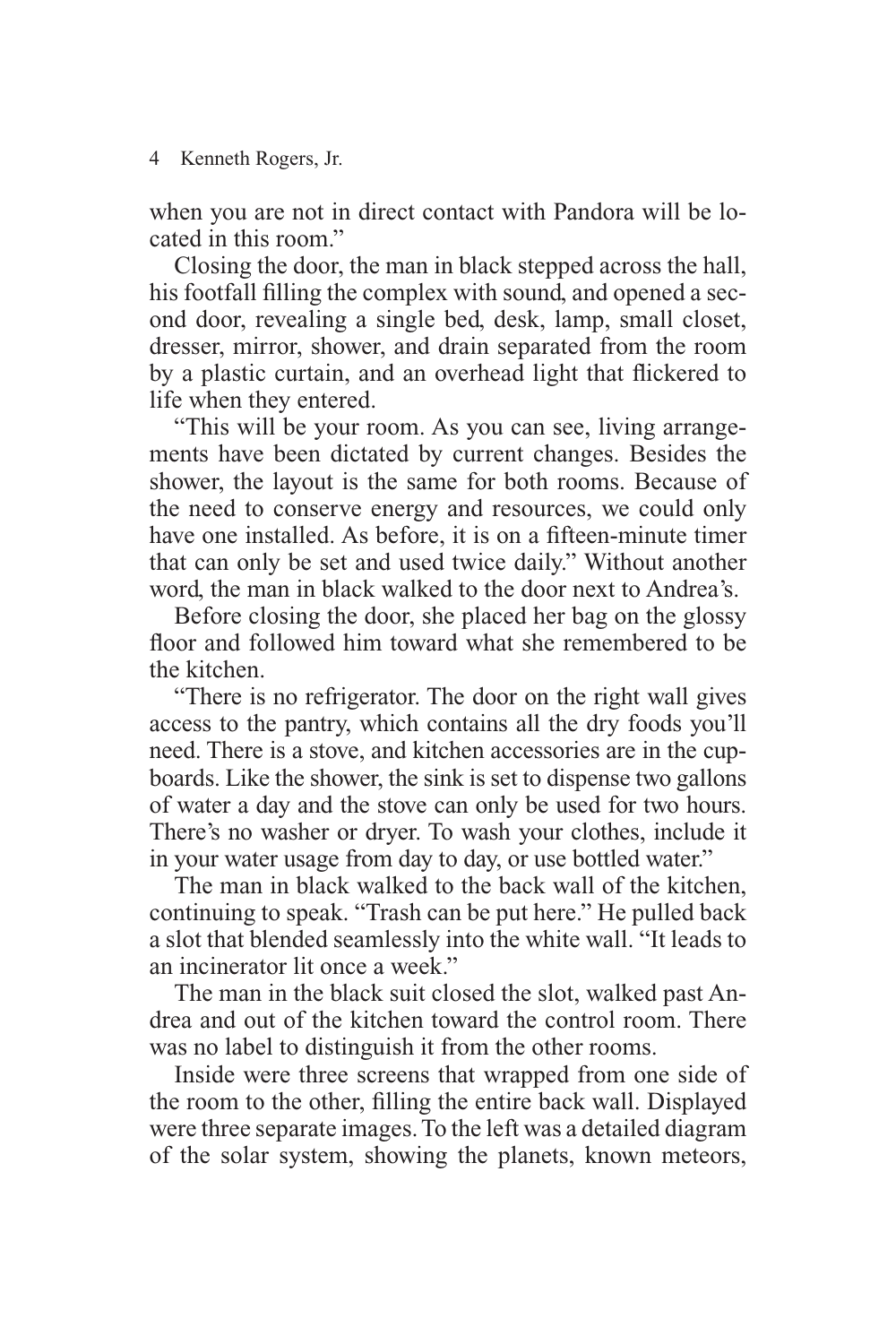and comets moving in their orbits around the Sun, filling the screen with vivid color. The screen to the right was a halo of frozen comets outlying the 5.9-trillion-mile graviton radius of the solar system's Sun. And the center screen showed a spiraling galaxy of dazzling yellows, purples, blues, and blacks as they rotated in sync around a glowing center.

Seeing the screens, Andrea began feeling anxious.

Below the screens was a single computer console, with two monitors and keyboards on either side and a clock in the center, the only one in the facility, displaying the time, day, month, and year in black lettering on a green background.

Sitting in the chair to the left, staring into his monitor, was the haggard image of Thomas Charon.

He turned from his monitor with an expression of horror and surprise on his unshaven face. Realizing who the two individuals were and why they were there, fear dissolved from his features.

The man in black continued to address Andrea. "This will be your connection to Pandora. To the right is a display of the Oort Cloud—"

"Hello, Andrea—it's been a long time."

Thomas stared at the profile of the woman before him, studying the new wrinkles and lines of her face since their last meeting twelve years prior. Andrea's eyes remained transfixed on the spiraling galaxy. The man in black attempted to continue, but Thomas cut him off.

"I think we can take it from here, Munin. This isn't our first rodeo."

Munin, the man in black, turned and walked toward the open door. Before leaving, he turned and spoke. "Dr. Charon, you have all the information for Dr. Remus. See to it she receives it. The terms of the agreement are the same as before. Besides living arrangements, nothing has changed. Our data shows the Pandora operating systems are the same as before. There should be no problems. We look forward to hearing from you both, soon. Good luck."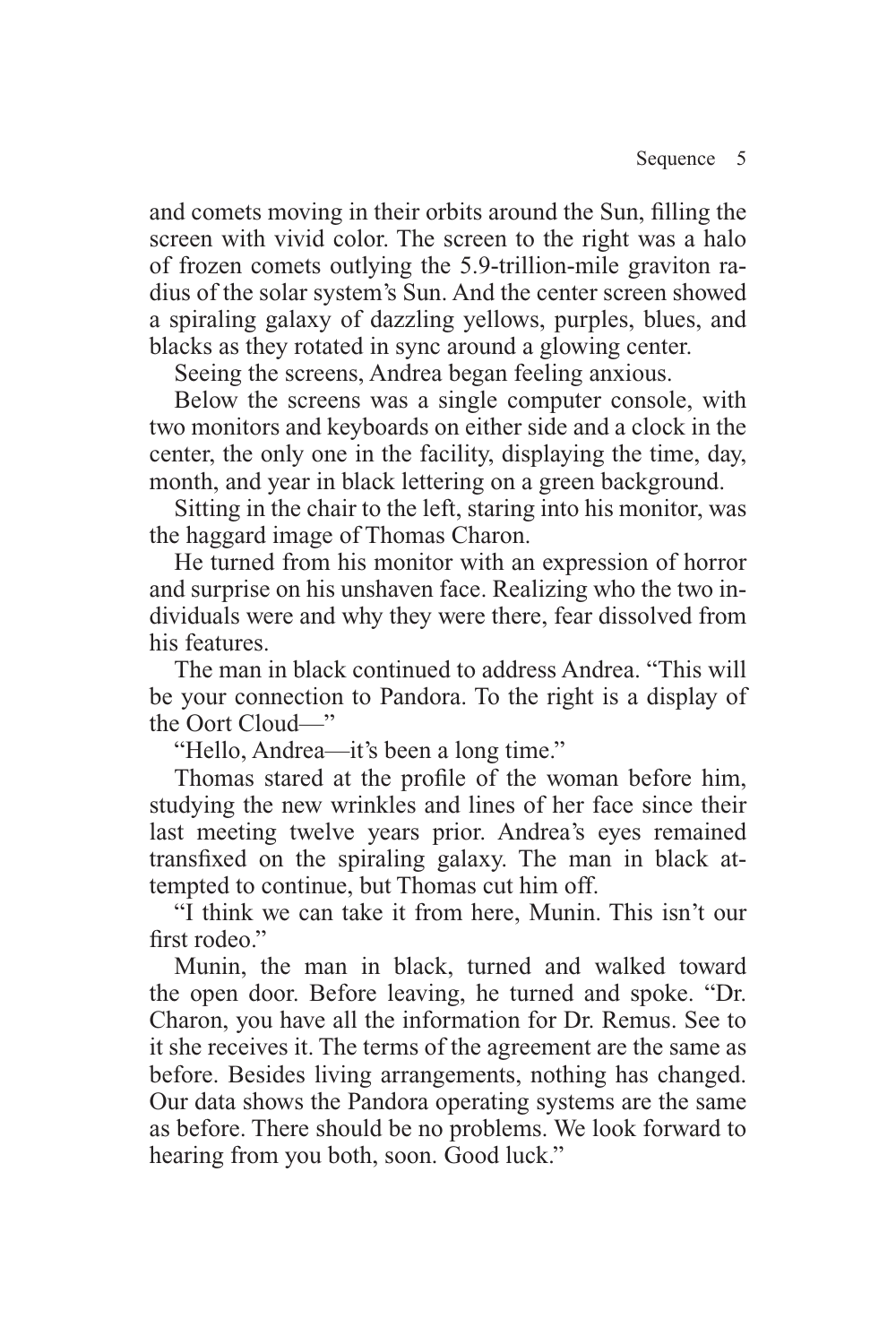With that said, Munin turned and walked down the hall and climbed up the ladder into the raging storm above. The closing lid echoed throughout the hall.

Andrea and Thomas were alone. Electricity filled the empty space.

He attempted to sound pleasant, but exhaustion came through in his voice. "So? How have you been? Do you enjoy teaching high school students, or is it more frustrating than configuring orbital equations?"

Rather than answer, Andrea asked questions of her own. "You haven't been sleeping?"

Her eyes remained focused on the screen ahead. Thomas shifted his weight. He looked toward the ground.

"How long have you been here?" she asked.

"Not sure. It's hard to keep track. You know how it is."

He looked into Andrea's face. She wouldn't meet his gaze. "I wanted to check out the system. Make sure everything was working properly before you arrived. I figured it would be best to limit your exposure."

"Only mine?" Andrea turned from the screen to Thomas. Both could feel the tension that had not dissipated since their last meeting. Andrea shifted her attention to the task before them and her eyes back to the screens.

"The Outages have gotten worse—much worse than I think anyone planned. It's projected to continue."

"How long do we have?" she asked.

"As long as we need."

"Or as much as we can handle.

Both knew she was right.

"Have you seen her?"

It was a question Thomas was prepared to answer honestly. "Yes."

"So nothing has changed?"

Thomas paused, questioning whether he should tell her now, or wait. He knew he would have to eventually, if she did not discover it on her own. "Not from what I can tell."

With a heavy sigh and a cluttered mind, Andrea said, "What's the destination? Is it still Gliese, or has it changed?"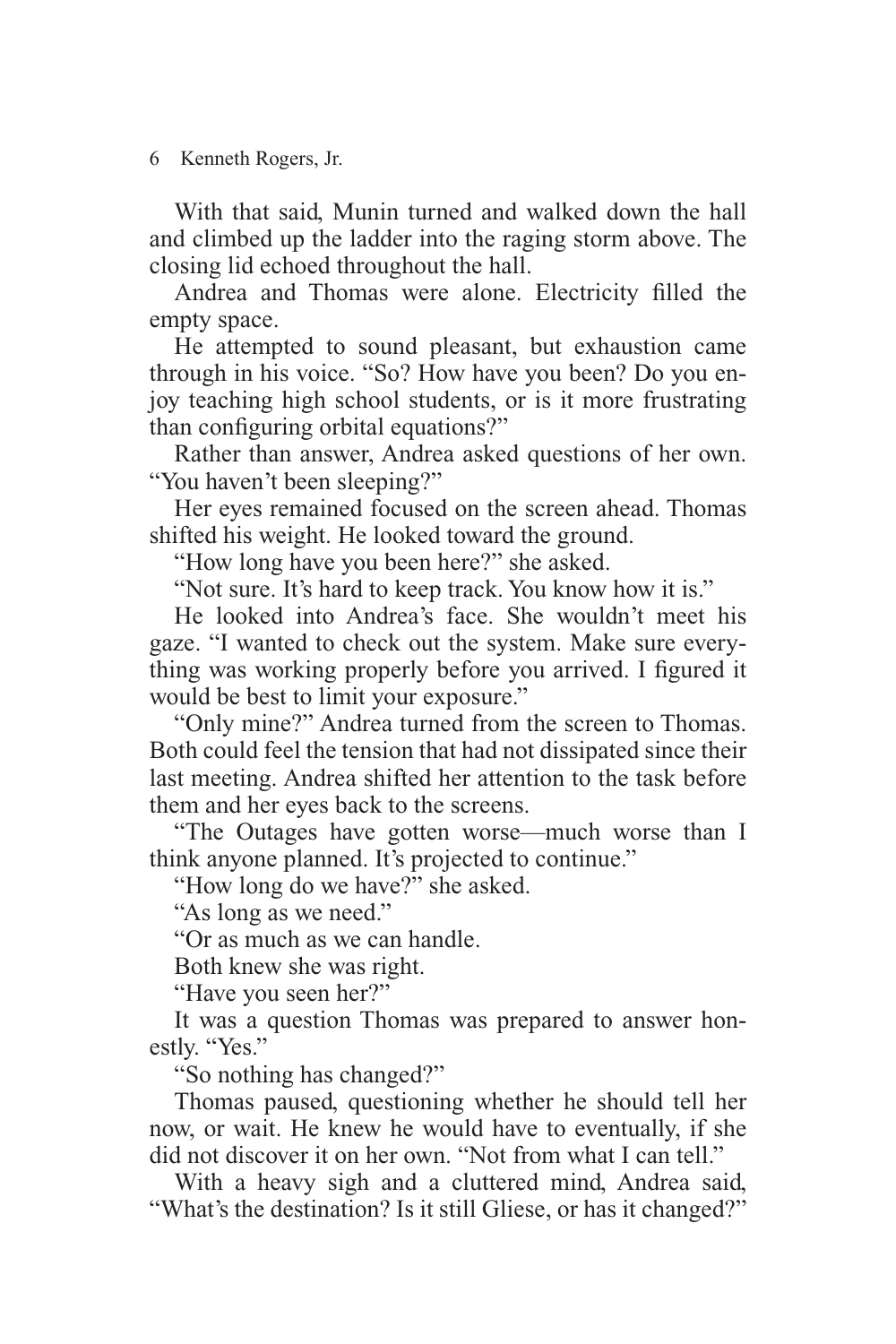Thomas would not meet her gaze. Instead he turned to his monitor and picked up a manila folder marked with the word "Pandora" in bold print. He handed it to Andrea.

Andrea's expression became stern when she looked at its contents. "HD? Epsilon? Kappa? There are eighteen planets on this list."

Thomas said nothing.

"The compositions of most of these are unknown. What's the point of sending data if they can't support life?" She closed the folder with disdain. Thomas sat in the chair, not knowing what to say.

"You know how long it took me last time. And Gliese was a quarter of the distance. It's been twelve years, Tom. I haven't done any major calculations—I've been teaching high school English."

Andrea shook her head, her eyes on the ground. "It'll take too long. I can't do it."

"What choice do we have?"

Frustrated, annoyed, Andrea turned and walked toward the door and the empty white hall. "Try to get some sleep," she said without looking back.

"Andrea?"

She stopped, but did not turn.

"If you need me tonight . . . for anything—"

"Thanks, Tom, but I'm sure you'll have your own demons to face"

Thomas watched as she walked down the hall and into her room. Sitting there, silent, he thought of the storm raging above, affecting every aspect of their lives. As he looked at the Pandora's screens, sunlight shined down from a corner of the room. It grew in intensity, blinding his vision before fading, allowing sight to return.

In place of screens he was seeing a window that revealed sunlight and leafless trees. Instead of a computer and monitors, there was a kitchen table. Dish soap and the scent of lavender filled the room. Cupboards, dishes, utensils, and appliances lined the walls and filled drawers, replacing flashing lights and rotating chairs. Thomas saw the image of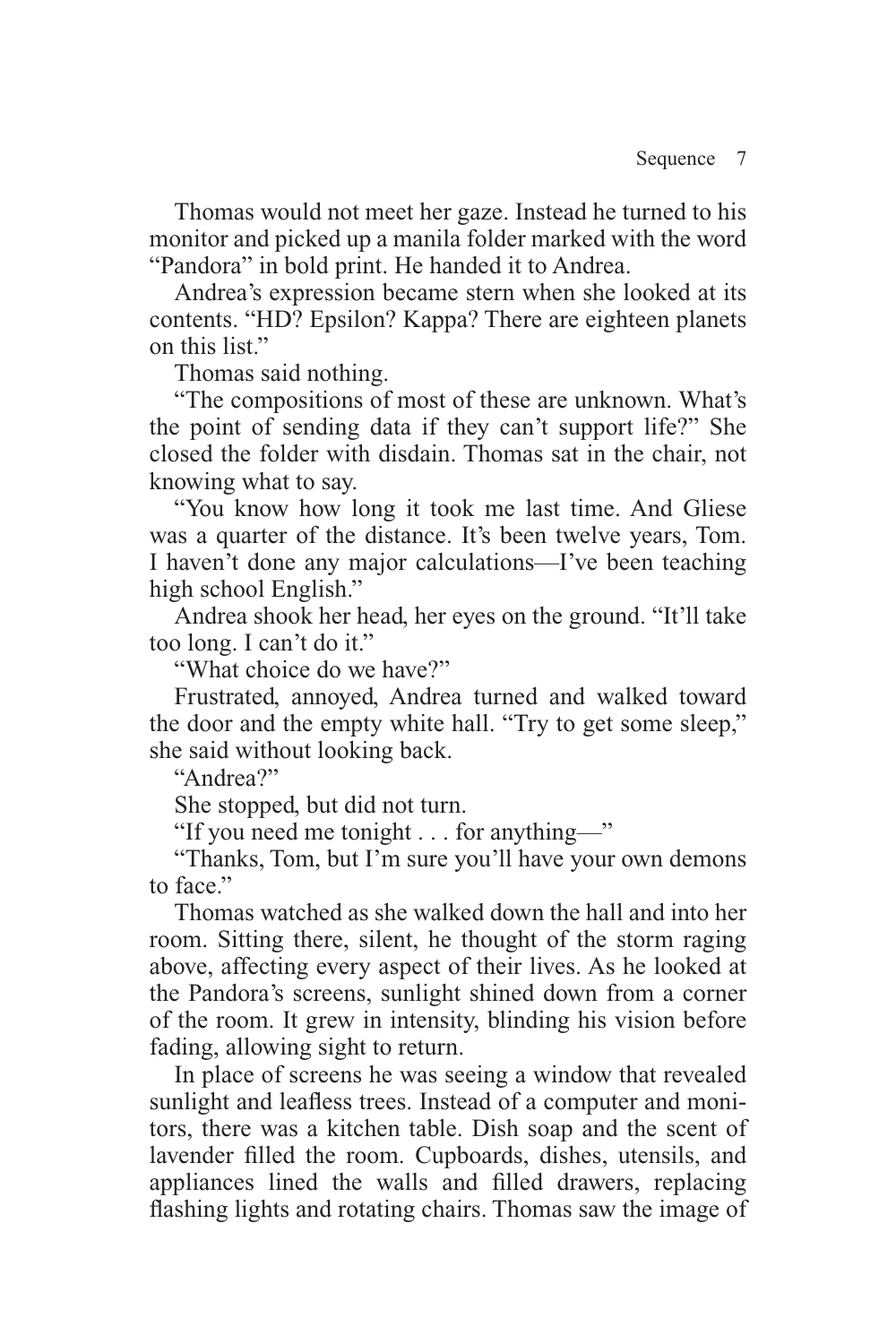his father in running shoes, shorts, and shirt pass the window toward the suburban street.

Parked in the driveway was a fully assembled black motorcycle with orange waves lining its frame. Thomas admired its craftsmanship, then called to his mother, who materialized before the sink, washing the lunch dishes.

"Mom? Where's Dad going?"

"For a run."

"What's he running from?"

The woman smiled. "He's not running from anything, Sweetheart. He's exercising. He likes to stay in shape by running through parts of the neighborhood. It helps him stay strong."

"How far does he go?" Thomas asked.

"About five miles."

"By himself?" Thomas asked in amazement.

The woman shook her head, continuing to smile.

Surprised by his father's physical endurance, Thomas turned in his chair. Sunlight faded. The window vanished. Visions of his mother and father dispersed, along with the happiness. Computers returned, screens appeared, and sadness lingered.

Thomas moved his hand across his face, clearing away thoughts. Instead, he just wiped away sweat. Breathing deeply, he studied his monitor. Another memory appeared, waiting to be analyzed and loaded. Looking away, he made his way toward the door and his room. Entering, he closed the door, went to his desk, picked up the tape recorder, and began to speak.

"I saw my parents. It was the day I . . ."

Thomas paused, letting emotions drain before continuing.

"The replays are growing stronger, more vivid. The stronger the relationship I build with the device, the more frequent and longer the flashes occur. As was reported by Dr. Remus and myself twelve years prior, the flashes only occur when we're not working in direct contact with Pandora. However, this may not be the case. To try and minimize its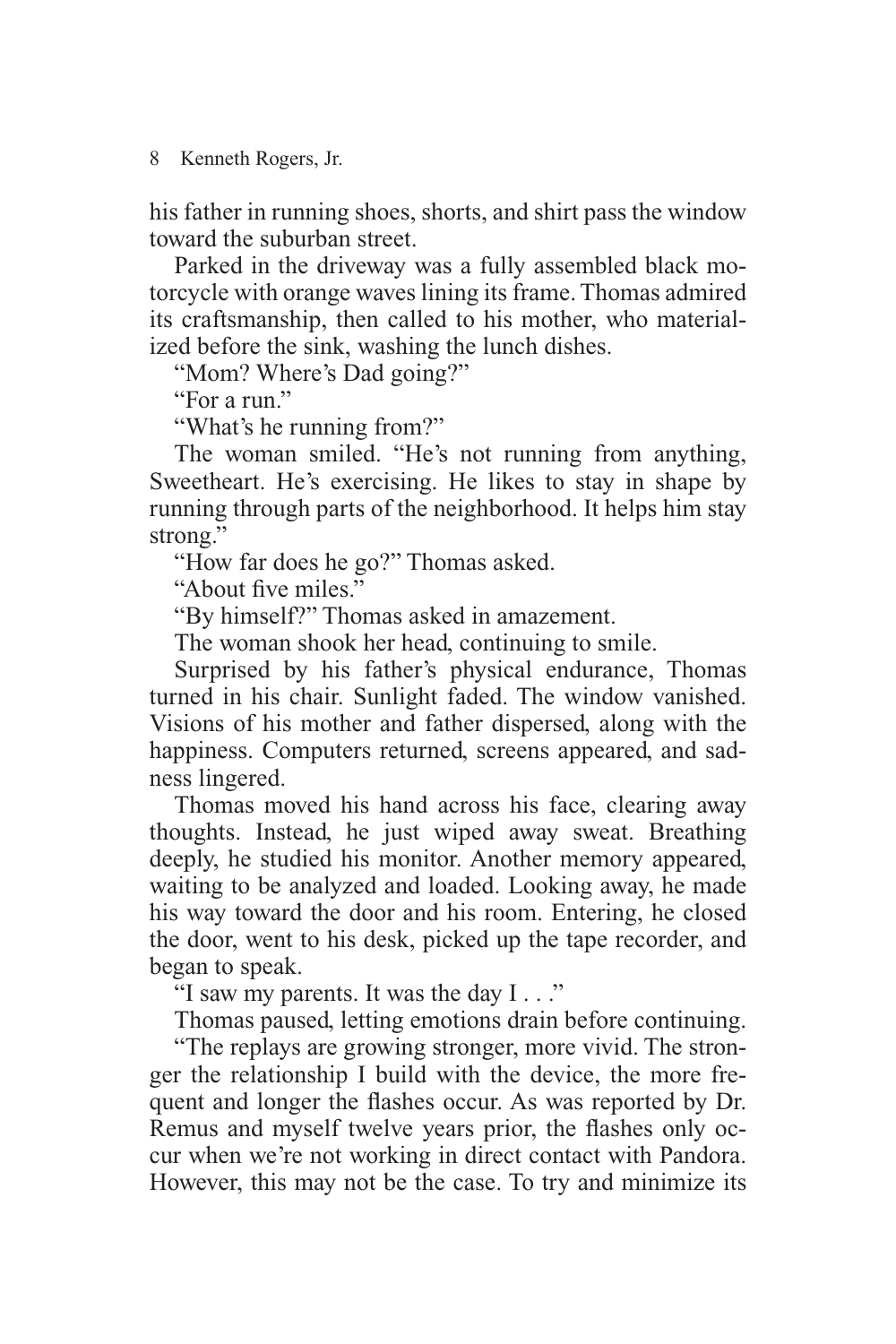effects, I've decided to try a different method than before. Rather than working on Pandora in small intervals, building toward longer and more intense occurrences, I'm working on the machine as much as possible in an attempt to keep my memories from jumping from one time frame to the next. So far it has worked, but there—"

Thinking he heard something from the hall, he lowered the recorder. As he did, the sound faded. Concentrating, Thomas continued. ". . . but there have been instances. It's growing harder to pull myself from the past. So far I've had fourteen replays—all different. I have reason to believe our previous work on Pandora is a factor. Dr. Remus arrived today—"

The sound of voices on the other side of the door began to fill the room. Trying his best to ignore them, he finished his report as best he could. "I'm not certain how long it will take Andrea to make the calculations, but our minds were tested to take months of Pandora's effects. At least, they used to. I'm not so sure anymore."

Thomas took a breath before continuing, allowing time to process his thoughts. "There's always a connection. I just have to find it."

He turned off the recorder and placed it on the desk, then walked to the door. The voices had grown too loud to ignore. Grasping the handle, taking a deep breath, he prepared himself for what he was about to see. He opened the door to rushing teenagers heading out of the school building toward buses and cars. Down the hall was Melissa Pomene.

"Hey, Mel!" Thomas yelled.

Melissa smiled. "Hey, Tom. I see you're ready for practice." Thomas looked down to see shorts and running shoes. He leaned against the locker beside Melissa's.

"What does coach Hertzsprung have you CC boys doing today?"

"Hill work, I think. But you never know. Could be quarters, half-mile intervals, maybe even a time trial. You never know."

"Wow. You make it sound so exciting."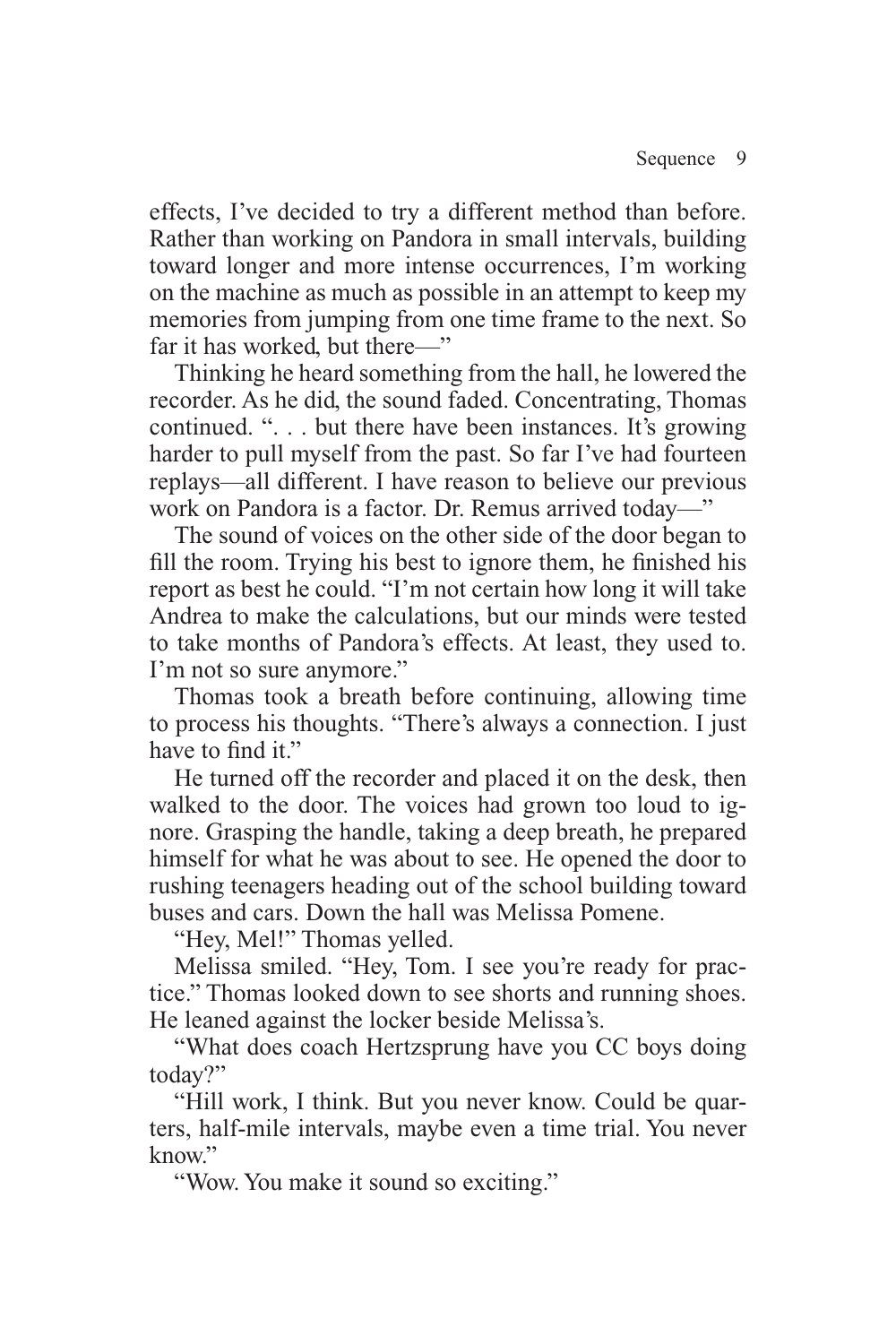"What can I say? It's a gift. You ladies have a game today, right?"

"Yup."

"Nervous?"

"Yup."

"Really? I thought you got over your nervousness about games last year."

"I did, but that was when I was playing as a freshman. Today I'm playing varsity."

"Varsity? Congrats, Kid! You deserve it. First time?" Melissa nodded.

"Don't be nervous. I've seen you play. You're great."

"I'm good, not great."

"Good enough to make varsity as a sophomore."

Melissa gave him a fresh smile as she pulled her bag out of her locker and began loading it with textbooks. "Thanks, but some of us do feel pressure. We all can't excel without even trying."

"I try—"

"When was the first time you were put on varsity? Freshman year?"

A smile was his only reply.

"I thought so. Not only do I have the game tonight, but a geometry test tomorrow, and pages to read for Mr. Haley's class. I don't even want to think about there being an Outage tonight."

"You'll get through it. Just focus on one thing at a time. That's what I do."

"Really? I thought you got straight As without even picking up a book."

Closing the locker, Melissa made her way down the now deserted hallway. Thomas walked beside her. "For your information," he said, "I did pick up a book—once."

"I hope I can say that my senior year. Then she changed the subject. "How's your dad?"

The smile dissolved from Thomas's face. "He's hanging in there. The headaches are getting worse, but he's got most of the motorcycle put back together."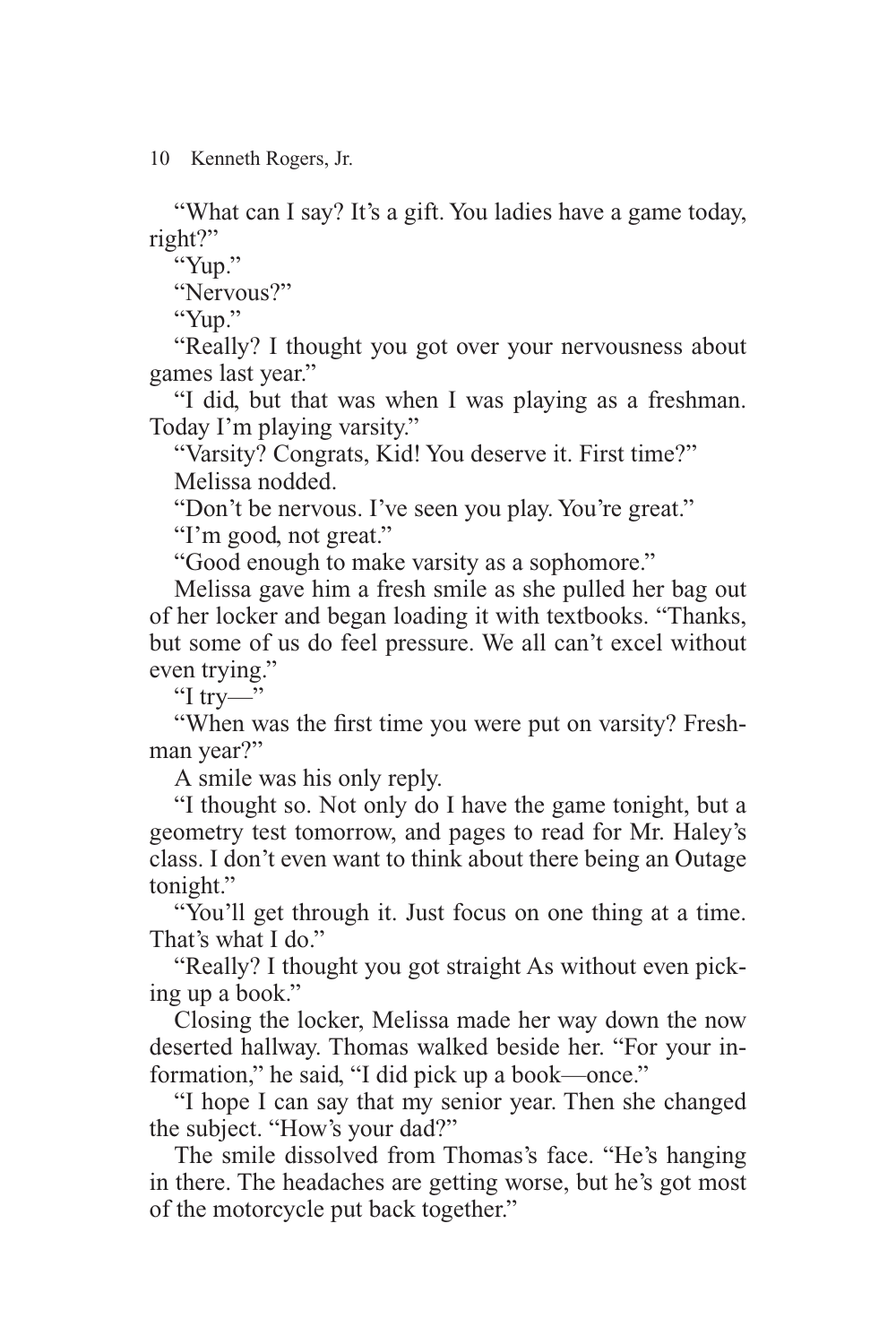"Well, remember—my window is always open."

"Thanks." The smile reappeared on Thomas's face. Down the hall, other boys in shorts began making their way toward them.

"Here come your buddies—Hooligans, or whatever you call yourselves these days."

"This year we're the Outcasts."

"Is there a reason?"

"Because we do better than the football team and get no recognition."

"That's a pretty good reason."

Without saying a word, two of the four boys grabbed Thomas beneath the arms and lifted him from the ground. He didn't struggle. The smile remained on his face.

"Sorry, Mel—we need to borrow him for a bit. You can have him back later," one of the boys said.

"Keep him. I don't want him anymore." Melissa watched as they carried Thomas away.

"Aww, that hurts," he called over his shoulder. "But I still love you. And don't worry about the game—you'll do great. I'll see you tomorrow!"

"I don't see why you two just don't date," another of the boys said as they put Thomas back on the ground.

"Who?" Thomas asked. "Mel and me? We're just friends. And besides, she's a sophomore."

Melissa Pomene gave a final wave and a smile before turning toward the girls' locker room. Thomas watched as the high school hall faded and the door to the control room reappeared. Shaking his head, he returned to his room, closed the door, and sat on the edge of his bed.

Staring at his feet, Thomas was trying to relax his mind when he heard the voice of his freshman history teacher and high school football coach, Henry Russell, getting louder. The sound filled the room, blinding his vision as pain pulsated in his head. He closed his eyes, hoping that would block Russell's droning voice. When he opened his eyes, he saw his room was filled with twenty classmates, friends, posters and art depicting aspects of world history, papers, notes, and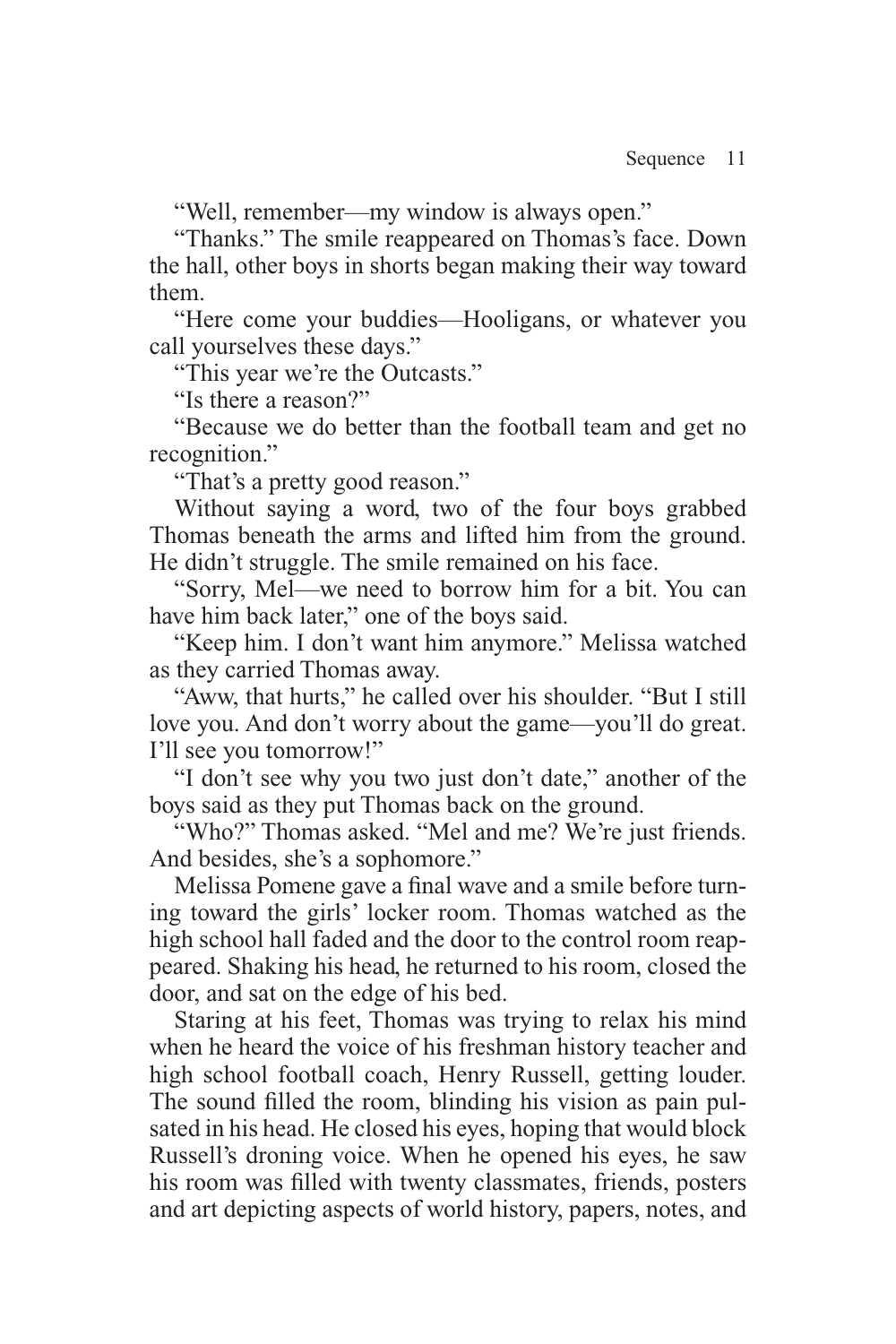a chalkboard filled with notes. Mr. Russell called his name from the front of the room. In his hand was a call slip.

"Tom, you're needed in the office."

Standing from his desk, Thomas retrieved his books from beneath his desk, stepped toward the door, and walked out the Enriched History class to the school office. When he walked in, his smile was greeted by the secretary's somber expression.

"Tom, gather your things and meet your mother in the front of the building in five minutes. Here's a hall pass."

"What's this about?"

"I can't . . ." She tripped over her words, unsure of how to respond. "She'll tell you when she gets here. Hurry—she'll be here soon."

Thomas took the pass and headed toward the door as the school bell rang, startling him to the present emptiness of his room as he sat on the edge of the stiff mattress of his bed.

Breathing heavily, sweat dripping from his chin, Thomas was unable to shake the fear washing over him. Pain pulsed in his head. Standing, he removed his clothing, exposing his skin to the slightly cooler air. He put on a robe, grabbed his shower supplies, and made his way to Andrea's room.

He knocked twice. Receiving no response, he opened the door. Andrea was sitting at her desk, her back to him, reading.

Thomas stepped into the shower and closed the curtain, then took off his robe and put his shower kit on the floor. He turned the faucet and let the tepid water run down his head and over his body, the feeling on his eyes and face calming his nerves.

Thomas heard nothing from Andrea on the other side of the curtain. He was completely immersed in the few moments of relief Pandora had allowed him before again sending him back to the past. Fearful of letting his mind wander, he focused on the water and nothing else. He didn't think of Pandora, the storm raging out of control above, or the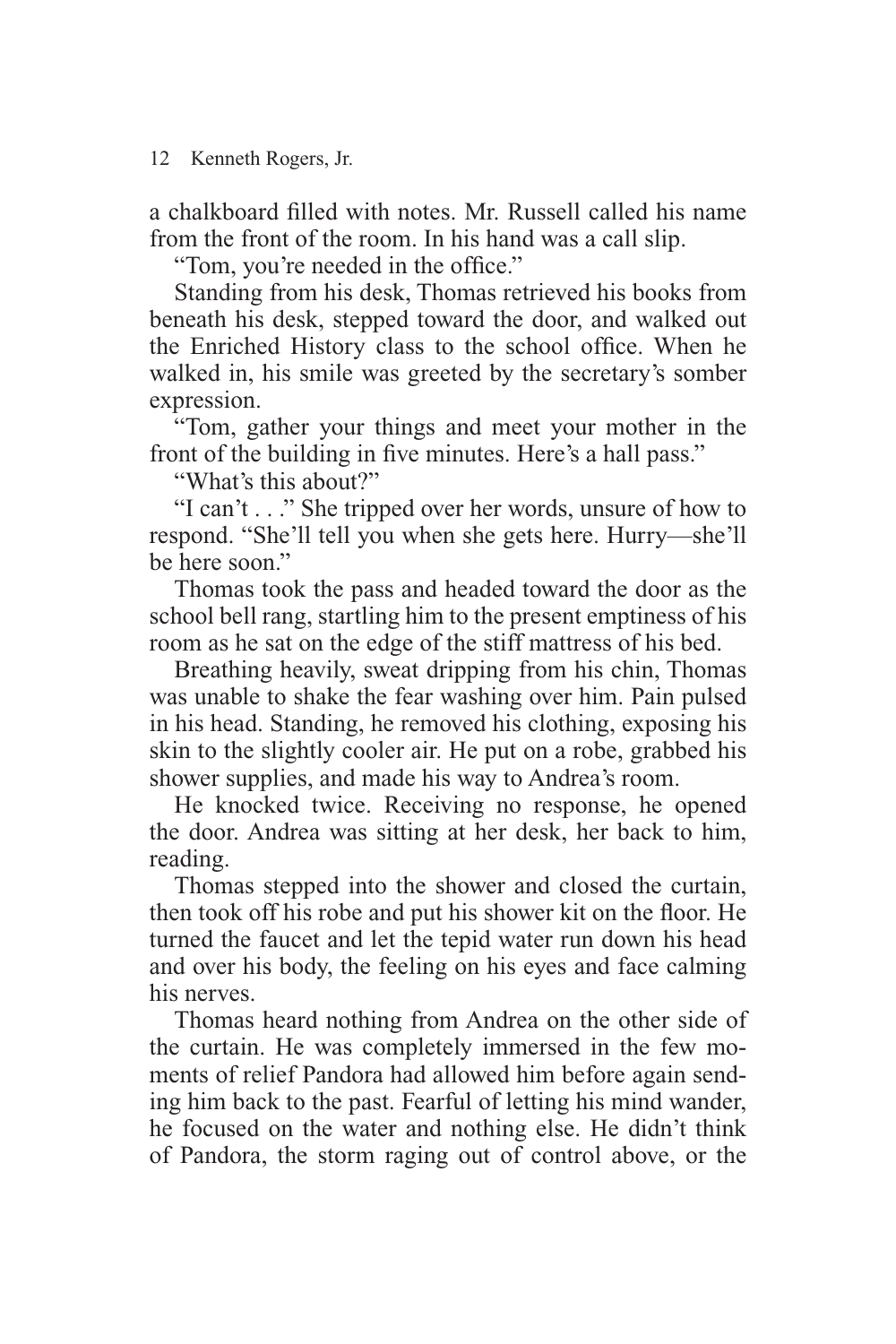woman on the other side of the shower curtain reading Roman mythology.

Thomas did not turn off the water. He let it run before it shut off on its own after its fifteen-minute allotment was used up, leaving him naked and wet, his eyes closed and head down. Concentrating on the movement of air in and out of his lungs as water dripped from his body to the drain, he attempted to regain his composure.

Putting on his robe and picking up the kit he didn't use, Thomas pulled back the curtain to reveal the naked body of Andrea Remus.

She did not move. She stood in the middle of the room, looking into Thomas's eyes with a distant expression and the sad eyes he remembered from twelve years ago. They stood looking at the other, waiting to move or speak, when a name Thomas didn't mean to say escaped his lips.

"Melissa—I . . ."

As the name came and went, Thomas knew his mistake. Breaking the trance, Andrea walked to her bed, dropped on top of the white linen sheets, and stared into the wall.

Her back remained bare and exposed. "Leave," was all she said, and needed to say.

Thomas left her room and went to his own. She continued to stare at the wall as the cool air of the complex rose bringing goose bumps to her naked skin when suddenly the weight of 210 fully clothed pounds caused Andrea to gasp. Silent tears rolled from eyes that now saw a bedroom ceiling speckled with the glow-in-the-dark neon green stars her brother, Michael, had helped her put up years ago. Slow, heavy breathing was muffled by the pillow under her head. Andrea lay still, counting the moments. Feeling the middle-aged man's pace increase, she braced herself for what was to come.

Slow moans of pleasure began to rise deep inside Daryl Tyr's chest as he pushed harder and faster. Andrea, sheets balled in her hands, held back groans of pain. With a final release, Daryl let his body relax.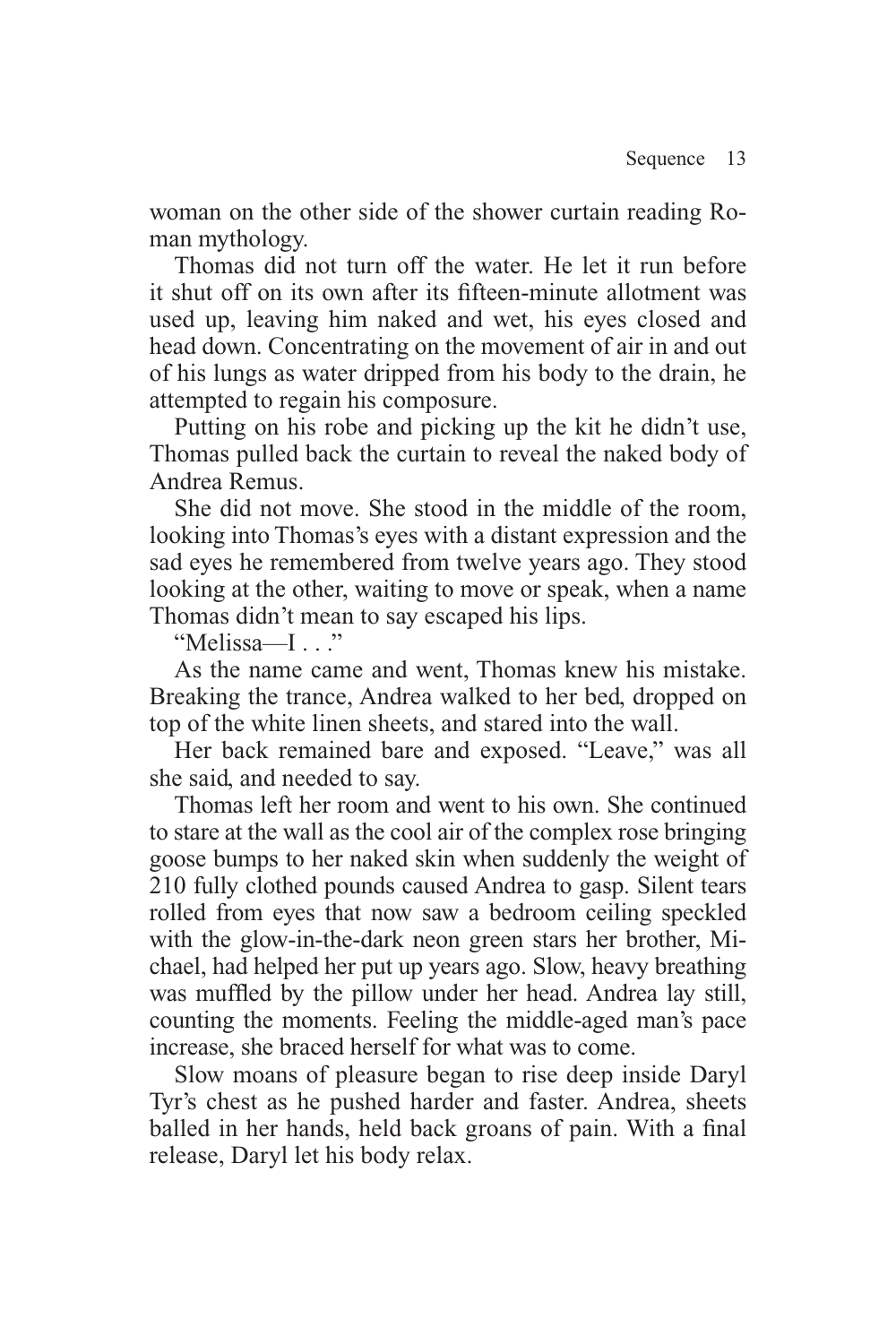Andrea remained stiff and tense.

Daryl's heavy breathing and full weight forced Andrea to lie still. She concentrated on the ceiling and not on the hairy forearm pressed against the side of her face.

Daryl lifted himself from the girl's body, closed the bedroom door, crept to Evelyn Remus Tyr's room, and slipped in beside the still form of his wife, Andrea's mother.

Andrea did not move. She remained motionless, staring at the ceiling. Outside, black Clouds blanketed the night sky, hiding the stars.

Tears ran down her face into her pillow as the slow hum of Pandora circulated throughout the room.

Something had changed.

#### ❈ ❈ ❈

Thomas opened the door to the white-lit kitchen to see Andrea sitting at the small circular table opposite, drinking a cup of coffee. Closing the door, Thomas pulled the only other mug from the cupboard and poured a cup for himself. He leaned against the counter behind the woman.

The only sound in the sterile room was the electricity humming through lights above their heads from three magnetic generators buried beneath their feet. In a place where silence filled time and space, a moment could feel like an hour, and sound was a necessity.

"Couldn't sleep?" Thomas asked, eager to fill the void.

"I guess you could say that." Andrea stared into the contents of her cup.

"No caramel milk?"

"All we have is powdered. Doesn't taste the same," Andrea responded, keeping her head and eyes focused on the contents of the cup.

Thomas shook his head, taking a sip of his own coffee.

Both sat silently, pondering their thoughts. Thomas felt obliged to show Andrea what he'd discovered, knowing he should, but moments before opening his mouth to speak, he